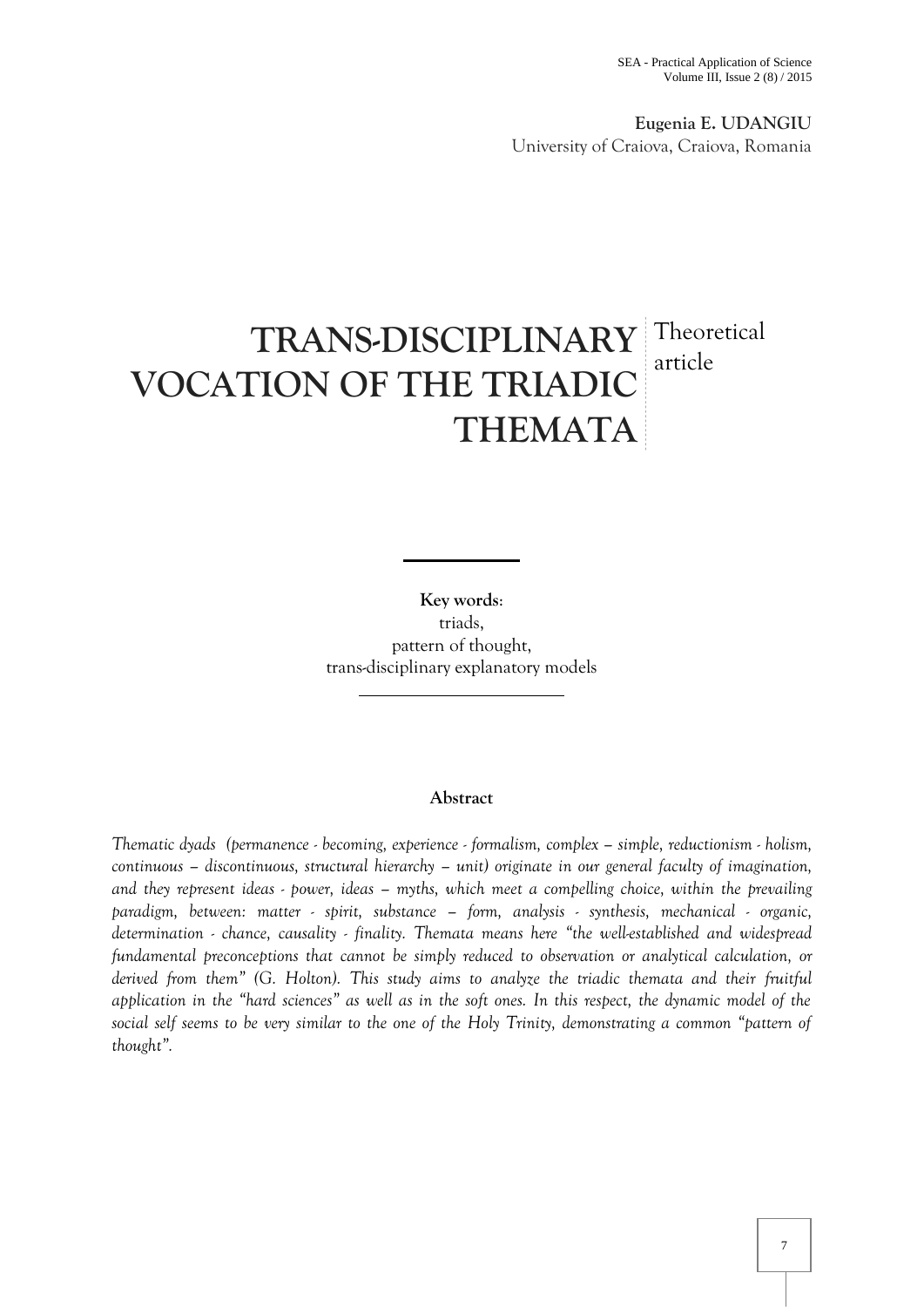## **1. Introduction**

It is noteworthy that when discussing triadic or dyadic explanatory or interpretive models, we start from the assumption that *they are expressions of a paradigm* that "embeds" itself creatively in various fields of knowledge. Paradigm, in this sense, *outlines the conditions under which something allows to be known as "true" or "false"* in an already epistemologically interpreted and meaningful world (Frank, 1995:5-32). Paradigmatic statements are not to be identified either with axiomatic ones or with metaphysical postulates that they produce and control:

- the paradigm is invisible, detectable in the subconscious and over-conscious areas, it is always virtual, existing only in its manifestations;

- the one who submits to a paradigm has the impression that s/he submits to facts, experience and logic;

- the paradigm co-generates a sense of reality, for example, the one who believes in determination has the impression that all other random phenomena are only apparent; - a major paradigm results in a mindset, in a worldview;

Thus, the mechanisms by which a particular paradigm, belonging to a particular field of knowledge can "migrate" to other fields of knowledge are super-conscious or subconscious in nature, or according to other scholars, transconscious, conscious or unconscious. In the same respect, Michel Foucault proposes the concept of *episteme*, which encompasses the governing conditions of a science or science groups, postulating epistemic uniqueness within a culture, while Gerald Holton uses *themata* to name "the well-established and widespread fundamental preconceptions that cannot be simply reduced to observation or analytical calculation, or derived from them" (Flonta, 1994:32). Thematic dyads (permanence - becoming, experience - formalism, complex – simple, reductionism - holism, continuous – discontinuous, structural hierarchy – unit) originate in our general faculty of imagination, and they represent ideas - power, ideas – myths, whicht meet a compelling choice, within the prevailing paradigm, between: matter spirit, substance – form, analysis - synthesis, mechanical - organic, determination - chance, causality - finality. (Flonta,1994 :30).

The word "belief" has also a special connotation in science. It is sometimes used to designate the spontaneous trust in opinions that are not scientifically well-grounded, or the voluntary decision to attach greater importance, on no obvious grounds, to a particular judgment. In this sense, *belief* seems to be (omni)present and active in all the spheres of human activity, including scientific research: "Einstein observed that what gives meaning and orientation to the scientist's theoretical work is the belief in the lawfulness and intelligibility of the natural universe. This belief cannot be supported by objective evidence, yet, it still has to exist to justify the scientist's action. "(Flonta,1994).

#### 2. **From dogma…**

The dogma of the Holy Trinity represents the deepest "mystery" of Christian religion. It took more than three centuries for the clues in the Old Testament to be correlated with the experience of Death and Resurrection, and for the conception of God as Triune to appear. From the theological point of view, David Ford (1999/2004:45) states that the fundamental structure of Resurrection may be summarized as follows: "*God acts, Jesus appears as the content of God's action, while the human being is transformed by the Spirit which is manifested through Him. All these may be considered the future doctrine of the Trinity, in embryo."*

The dogma of Trinity claims that the being of God is personal in nature, namely it should be understood as a community of being. God is one person and becomes three in his instantiations. He is not a threefold identity, but one, having three personal identities forming a perfect unity. Although it exists as a whole, God has a triune way of subsistence: Father, Son and Holy Spirit, having their own personal identity, moving towards one another so that every one of them is open to and found in the other, without *merging, mixing or perfect identification*, but through mutual enjoyment. The three persons co-indwell, in a state of movement, of inner love, of perichoresis (*together* - *party*) (Buchiu, 1999).

God's nature or being is personal, there is a community of being because the personal characteristics of the Trinity – of Father, Son and Holy Spirit are integrated into the divine nature. Hence, the Trinity is *a triad, not a balanced one, but hierarchical, since it asserts the absolute monarchy of the Father; at the same time, it is dynamic, manifested as perichoresis of the three persons* (Father works all through the Son in the Holy Spirit, i.e. Father never asserts Himself without asserting the Son and the Holy Spirit); furthermore, *each divine person manifests His self giving love not only directly but also by means of the Third person*; the Triune God is rooted in Himself, in the *interpersonal communion*, while also opening up to the world through the flow of not yet created energies, having a personalizing effect on rational creatures.

It seems highly similar to Morin's dialogic principle (1991 apud Tonoiu 1997), postulating two or more logics open to each other/ one another, subject to a permanent dialectic, making up a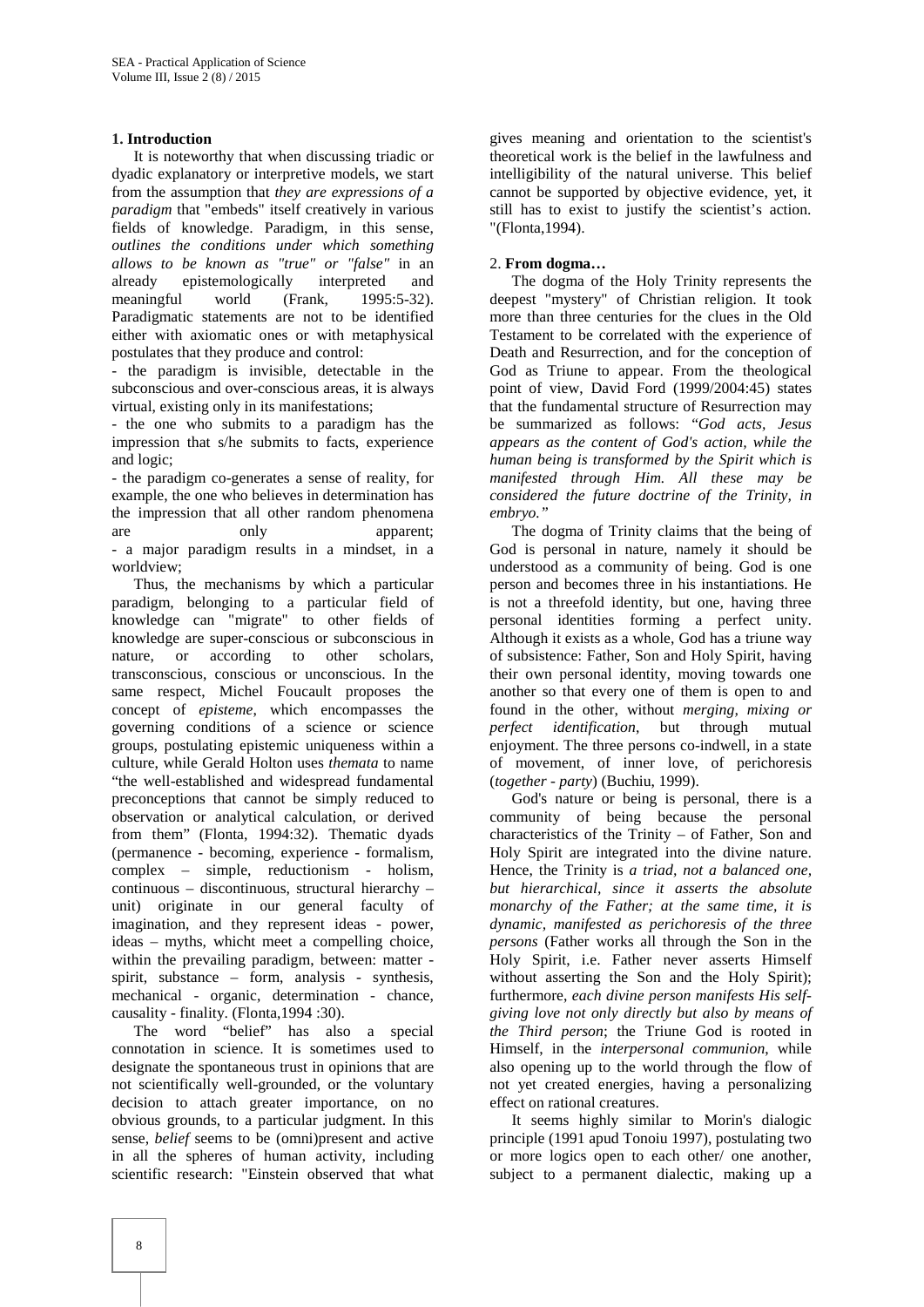coherent whole, but not dissolved in each other/ one another at any time. It is, therefore, a unit without synthesis. In the same work, Morin mentions "unitas multiplex" meaning "to conceive the one as many and many as one". Every person of the triad is contained in one which, in turn, they contain and express.

#### **3. ...to paradigm!**

Before addressing "symbolic interactionism", the microsociological approach initiated by George Herbert Mead, we shall focus on the intuitive model formulated by Wendell Holmes in *The Autocrat of the Breakfast Table, III,* and analyzed by Miguel de Unamuno (Holmes in Unamuno, 1991: 23-25). Holmes notes that when two people, John and Thomas are involved in a relationship, this relationship actually involves 6 "egos":

The three "Johns":

1.The real John - known only to his Creator;

2. John's ideal John – John's image of himself; never the real one and, more often than not, quite different from this;

3. Thomas's ideal John – Thomas' image of John never the real John or John's ideal John, and, more often than not, differing greatly from both.

The three "Thomases":

- 1. The real Thomas
- 2. Thomas's ideal Thomas
- 3. John's ideal Thomas

This means that each of us is, simultaneously, the "real" one (1), that who we believe we are (our image of ourselves - 2) and the one that the others believe us to be (the image of the others about us – 3). These are not actually persons in their own right, but instances of the self. In other words, the self exists and manifests itself in three ways: the real I, to which I have partial access via knowledge, as ideal I, resulting from self-observation and introspection, so to say, but as any subjective entity having itself as the object of knowledge, it is biased to a certain extent, my image of myself cannot be 100% objective; finally, the third aspect of the ego is "your ideal I" (because you also cannot know me without a rest). What is very interesting is that this third aspect of the self (*the looking - glass self*, in Cooly's terms) operates as a mediator between "the real I" and "the ideal I" and helps lessen the distance between them. To put it in a nutshell, only through the medium of the Other, my image of myself comes closer to reality (Udangiu, 2006).

In what follows, we shall examine the similarities with the Christian Trinitarian model: - here also we have *a triadic hierarchy*, with "the real I", never exhausted by knowledge, imposing in the relationship in an unknown way;

- here also we have *a dynamic relationship* in which the three instantiations of the self evolve together, *adjusting each other, expressing each other*;

- the reason of the self is in *the relationship with the Other*, even if the Other is purely external, but the other's objective exteriority becomes subjective interiority;

- whenever we act, *we express ourselves but also the Other in our actions.*

The model advanced by George Herbert Mead in his famous book *Mind, Self and Society* (1934/1994) to explain the emergence and the "functioning" of the social self follows the dynamics described above. It is important to mention that Mead was born into a Puritan family, his father being a member of the clergy, but that he himself labelled as "empiricist", "materialist", as a follower of John Watson, who aimed to deduct the "laws" of human behaviour from experiments carried out on animals. (Farganis,1993: 145). The findings of his research on human behaviour seem even more surprising.

The Self, Mead believes, is a social entity which cannot be located, as the Greeks did with psyhe, placing it in our heart, head or other organs. This entity represents the unity between body, behavior and environment and it is shaped in the interaction between the individual, the micro- and macro environment.

When born, the *Self*, in the psychological common sense, is only a potentiality, or, in other words, a *latency* of the Ego, which will gradually become fully real by experiencing the physical world and the Other. First, in early childhood, we gain *the consciousness of the physical world*: the meaning of objects is generated in the contact with the objects and then handling and using them, alongside the organization of increasingly complex movements. Later on, we acquire *the consciousness of the Other* due to total dependence on the others around us, and the last to be formed, in a slow and complex process, it is *self-consciousness*.

Once the corresponding physical and mental development stage is attained, the child begins to play. Play in early childhood, with real or imaginary partners, is the fundamental process by which they begin *to acquire roles*. They learn to be *another person*. Moreover: at the same time, they learn how to look at themselves from the others' perspective. It is the beginning of the process of shaping that part of the self that Mead calls *m*e, an instance that will allow *self-awareness*. Therefore, *me* is that part of the Ego that has become the *object* for itself through the *Other*.

The ontogenesis of the self continues in a different social matrix, i.e. in the game. Unlike play, game is rule- or norm-governed behavior, it is played by the rule. Then, each team member must assimilate the specific roles of all the others to be able to coordinate individual actions in a new form of reality called "team". At this stage, crystallization of a new instance, which proves to be of paramount importance in the shaping of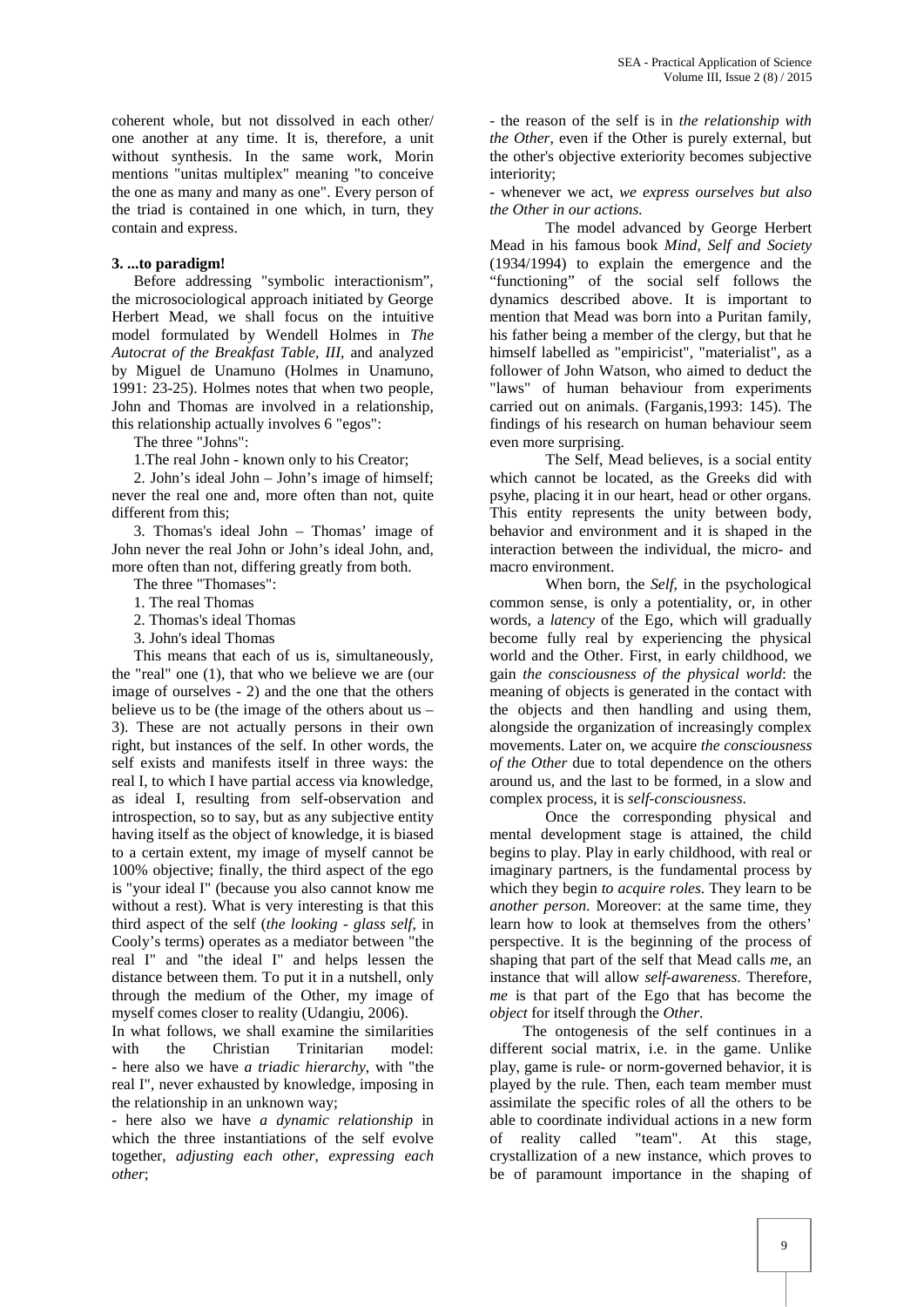personality, begins; Mead terms it the *Generalized Other* and it represents the attitude of the entire community, internalized by each member of the community. The *Generalized Other* as representative of the broader group to which it belongs, as a representative of the rules of the community or society to which it belongs, is in fact our *moral conscience*.

The self and its socialized instances, i.e. *me* and *the Generalized Other*, make up the personal and personalized unity of the self. By using the term *personalized*, we refer to the fact that all the individuals socialized under the same circumstances should be identical. Yet, they are only alike, since beyond the "Ego- object", shaped through socialization, there is the "Ego-subject". The Self as subject can never be observed directly but only through *me*. Its existence can be inferred only from sustained observation of the Ego-object (me). The Ego-subject is the source of spontaneity and creativity as shown by the fact that no matter how deeply we think (thought is defined by Mead as a form of interior dialogue) and no matter how far we plan an action, it will differ more or less from the initial planning, not only because it has to adapt to the surrounding reality, but also because it is bound to express the Ego-subject (*I*). In other words, we are always partially unaware of our actions, or, the *ego cogitans* is not a completely autonomous entity. The Freudian model of human psyche is also a triad (ego – superego – id) with a similar dynamic. There is no need to repeat the analogy with the triadic model. The analysis of Holmes's model remains valid in its entirety, as long as "the real I" corresponds to the Ego-subject (*I*) or to the Freudian "id" and also to the hierarchical term of "Trinity". (Udangiu, 2006)

## **Conclusions**

In his book *Ways of thinking* (1987) Solomon Marcus asserts that mathematical thought has an analogical nature. It notices the correspondences among concepts, ideas, objects, theorems. In mathematical sense, the analogy is considered the main form in which processes of abstraction express themselves. A special place among different ways of thought is occupied by so called *triadic thought* which Marcus describes as "an intuition, a tri-dimensional thinking, essentially distinct from the linear or two-dimensional one." (Solomon,1987:44) If we have in semiotics the triadic model of Ch. S. Peirce and later, the one of Ch. Morris for instance, in the triadic thought of matter we can find the fundamental perceptions of space and time and surprising biological characteristics (Solomon: 37-49):

The triad of matter: substance - energy – information

- The temporal dimensions of perception: past present – future
- The three-dimensional space
- The person's triontic system:  $I -$  thou he
- Narrative and dramatic structures
- Trivalent logic
- Tri-chromatic human sight: red, green, blue (the other colors are derived)
- Genetic structures are based on sequences of three elements
- Game Theory: stability of the structures with three partners

Besides this list and the examples already discussed, it may also be mentioned the power structure organized as a balanced triad "the legislative body – the executive body – the judicial body" or the classical studies on changing attitudes, social control, social networks and social cohesion. Mechanisms of network influences in bilateral cooperation are also studied considering different types of triads: null, partial or unclosed triad. An important network influence and a fundamental network property was called *triadic closure.* (Kinn, 2013)

#### **Biographical sketch**

**Udangiu E. Eugenia,PhD**: Associate Professor at the University of Craiova, Faculty of Law and Sciences; member of Romanian Sociological Association (ARS) and American Sociological Association (ASA); interests in: *social psychology, political sociology, social politics, community development;* e-mail address: eudangiu@yahoo.com

#### **References**

Buchiu, t. (1999). *Ortodoxie i secularizare [Orthodoxy and Secularization]*. Bucure ti: Libra.

Farganis, J. (1993). *Readings in Social Theory – The Classic Tradition to Post – Modernism*, New York: McGraw – Hill, Inc.

Flonta, M.(1994). *Cognitio – o introducere critică*  $\hat{i}$ *n* problema cunoa terii<sup>[</sup>Cognitio – A Critical *Introduction to Knowledge*]. Bucure ti: All.

Ford, D. (1999/2004). *Teologia – Foarte scurtă introducere* [*Theology – A Very Short Introduction]*. Timi oara: Alfa.

Frank, M. (1995). Dou secole de critic a ra ionalită i supralicitarea ei postmodernă [Two centuries of the critique of rationalism and its postmodern overbid] in A. Codoban (ed),